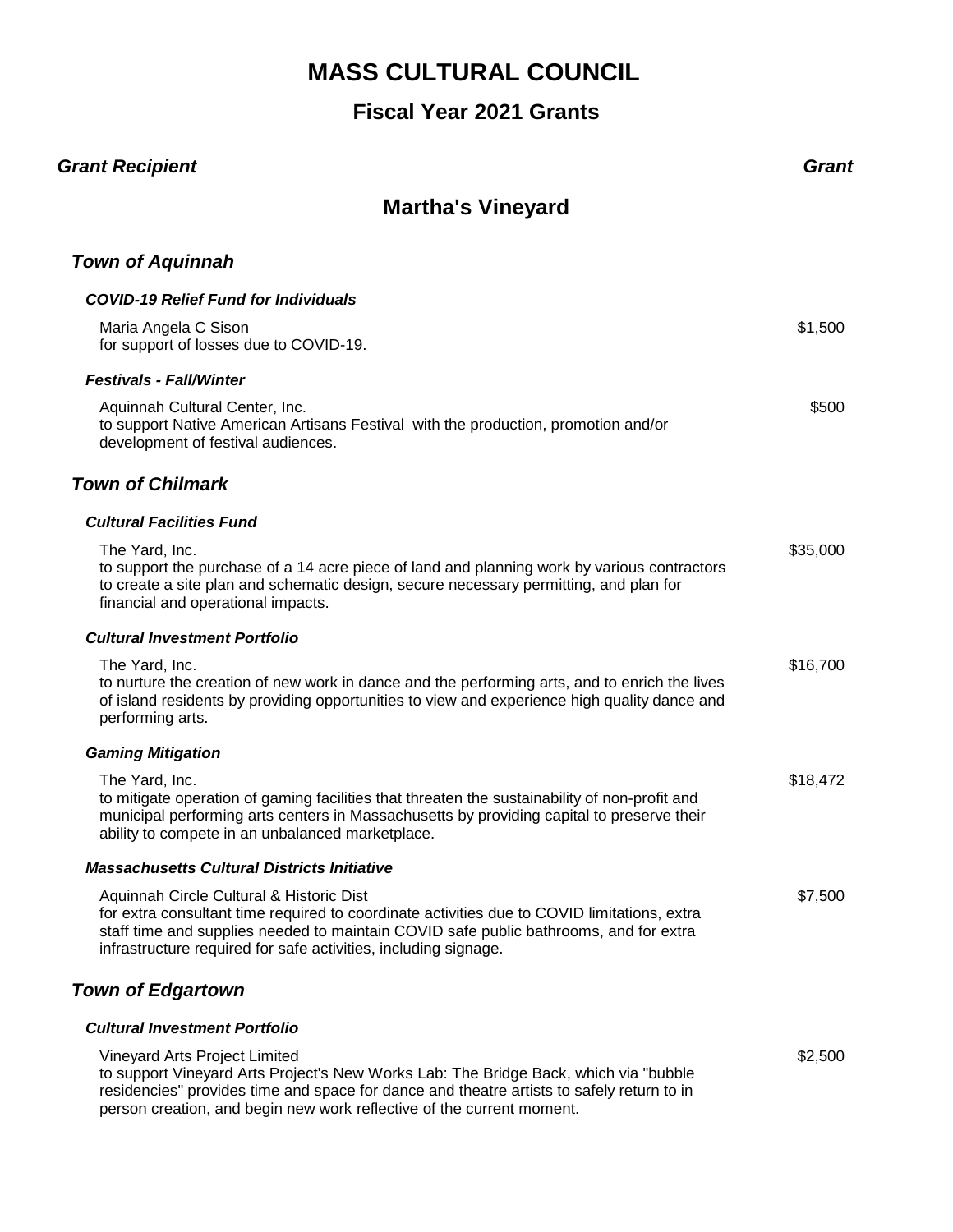## **Fiscal Year 2021 Grants**

| <b>Grant Recipient</b>                                                                                                                                                                                                          | Grant     |
|---------------------------------------------------------------------------------------------------------------------------------------------------------------------------------------------------------------------------------|-----------|
| <b>Town of Gosnold</b>                                                                                                                                                                                                          |           |
| <b>Festivals - Fall/Winter</b>                                                                                                                                                                                                  |           |
| <b>Gosnold Cultural Council</b><br>to support Cuttyhunk Plein Air Festival with the production, promotion and/or development<br>of festival audiences.                                                                          | \$500     |
| <b>Local Cultural Council Allocation</b>                                                                                                                                                                                        |           |
| <b>Gosnold Cultural Council</b>                                                                                                                                                                                                 | \$4,800   |
| <b>Town of Tisbury</b>                                                                                                                                                                                                          |           |
| <b>COVID-19 Relief Fund for Individuals</b>                                                                                                                                                                                     |           |
| Althea J. Freeman-Miller<br>for support of losses due to COVID-19.                                                                                                                                                              | \$1,500   |
| Teresa A. Kruszewski<br>for support of losses due to COVID-19.                                                                                                                                                                  | \$1,500   |
| Coral L. Shockey<br>for support of losses due to COVID-19.                                                                                                                                                                      | \$1,500   |
| Carolyn Warren<br>for support of losses due to COVID-19.                                                                                                                                                                        | \$1,500   |
| <b>Barney Zeitz</b><br>for support of losses due to COVID-19.                                                                                                                                                                   | \$1,500   |
| <b>Cultural Facilities Fund</b>                                                                                                                                                                                                 |           |
| Martha's Vineyard Film Society, Inc.<br>for the purchase of the MV Film Center, the primary year-round performance venue that<br>has been leased since 2012.                                                                    | \$200,000 |
| Martha's Vineyard Film Society, Inc.<br>for a systems replacement plan.                                                                                                                                                         | \$7,000   |
| <b>Cultural Investment Portfolio</b>                                                                                                                                                                                            |           |
| Martha's Vineyard Center for Living<br>to support "Gather Together"                                                                                                                                                             | \$2,500   |
| Martha's Vineyard Chamber Music Society<br>to produce chamber music concerts, promote and support classical music learning<br>opportunities, and create awareness on the island of the value and significance of fine<br>music. | \$4,800   |
| Martha's Vineyard Film Society, Inc.<br>to serve year-round residents with film and visual arts events, including an award-winning<br>International Film Festival.                                                              | \$15,600  |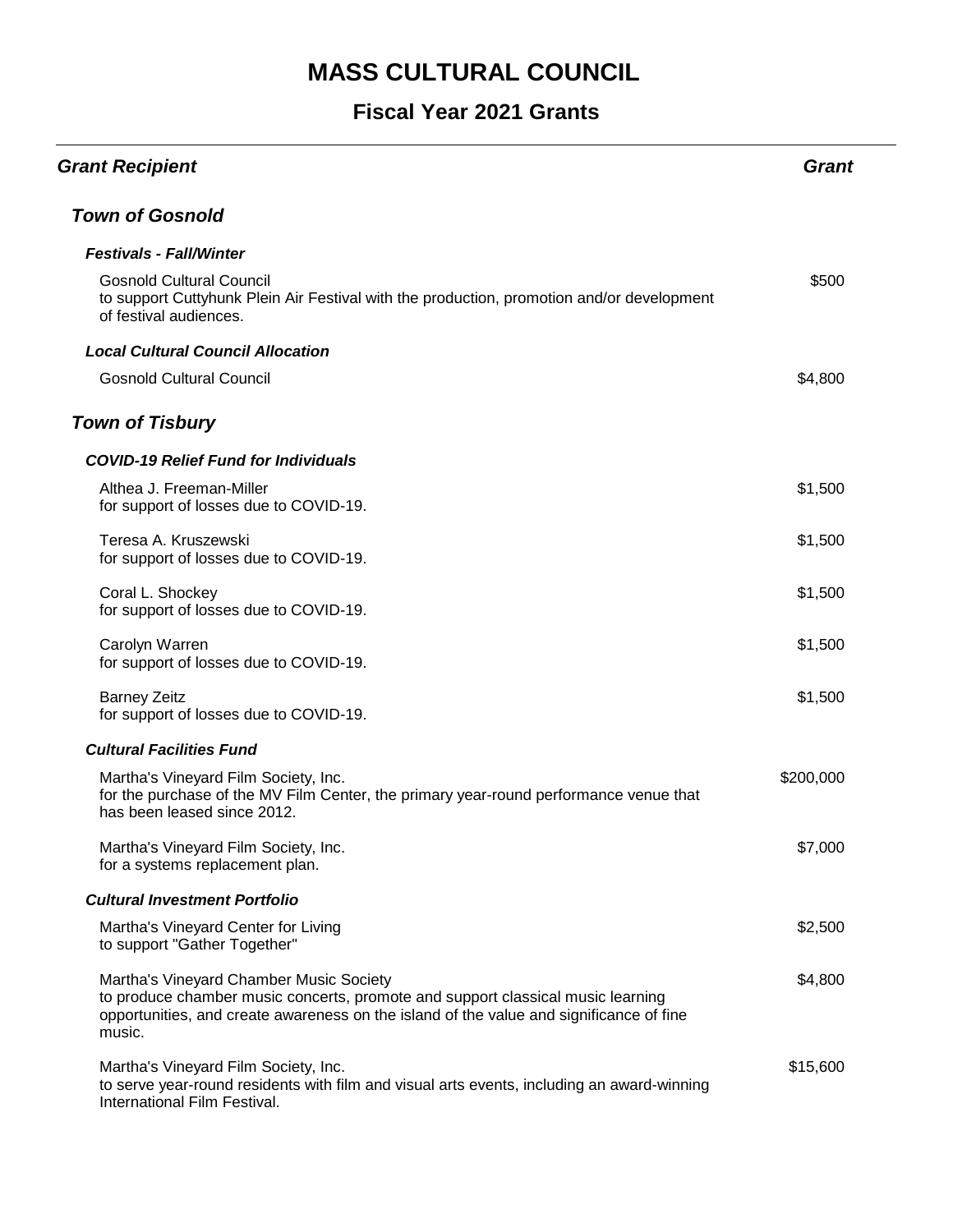## **Fiscal Year 2021 Grants**

| <b>Grant Recipient</b>                                                                                                                                                                                                                                                                                                                         | <b>Grant</b> |
|------------------------------------------------------------------------------------------------------------------------------------------------------------------------------------------------------------------------------------------------------------------------------------------------------------------------------------------------|--------------|
| Martha's Vineyard Playhouse, Inc.<br>to develop and produce contemporary, classic, and original work for and by adults and<br>children and contributing to and sharing in the rich cultural resources of an ethnically and<br>economically diverse island.                                                                                     | \$12,700     |
| Friends of MVYRADIO, Inc.<br>to support an art show, featuring live musical performance photographs by Dan Cutrona.                                                                                                                                                                                                                            | \$2,500      |
| <b>Cultural Organization Economic Recovery</b>                                                                                                                                                                                                                                                                                                 |              |
| Martha's Vineyard Playhouse, Inc.<br>for employee payroll and benefit costs or current mortgage payments, mortgage interest or<br>rent or utilities or interest on other debt obligations, as documented by the Contractor in the<br>grant application, to support recovery from the negative impact of the coronavirus/COVID-<br>19 pandemic. | \$77,000     |
| <b>Festivals - Fall/Winter</b>                                                                                                                                                                                                                                                                                                                 |              |
| Martha's Vineyard Film Society, Inc.<br>to support Spectrum Film Festival with the production, promotion and/or development of<br>festival audiences.                                                                                                                                                                                          | \$500        |
| Visit Tisbury<br>to support Visit Tisbury's First Friday's with the production, promotion and/or development<br>of festival audiences.                                                                                                                                                                                                         | \$500        |
| <b>Massachusetts Cultural Districts Initiative</b>                                                                                                                                                                                                                                                                                             |              |
| Vineyard Haven Harbor Cultural District<br>to underwrite First Friday events by paying local artists for programming.                                                                                                                                                                                                                          | \$7,500      |
| <b>Town of West Tisbury</b>                                                                                                                                                                                                                                                                                                                    |              |
| <b>COVID-19 Relief Fund for Individuals</b>                                                                                                                                                                                                                                                                                                    |              |
| Ashley Medowski<br>for support of losses due to COVID-19.                                                                                                                                                                                                                                                                                      | \$1,500      |
| Alexis A. Russillo<br>for support of losses due to COVID-19.                                                                                                                                                                                                                                                                                   | \$1,500      |
| Laurel B. Schmitt<br>for support of losses due to COVID-19.                                                                                                                                                                                                                                                                                    | \$1,500      |
| <b>Local Cultural Council Allocation</b>                                                                                                                                                                                                                                                                                                       |              |
| Martha's Vineyard Cultural Council                                                                                                                                                                                                                                                                                                             | \$28,800     |
| <b>STARS Residency</b>                                                                                                                                                                                                                                                                                                                         |              |
| Martha's Vineyard Public Charter School<br>for a fully in-person school residency with Mass Audubon's Felix Neck Wildlife Sanctuary in<br>a habitat restoration project for visitors with varying abilities.                                                                                                                                   | \$5,000      |